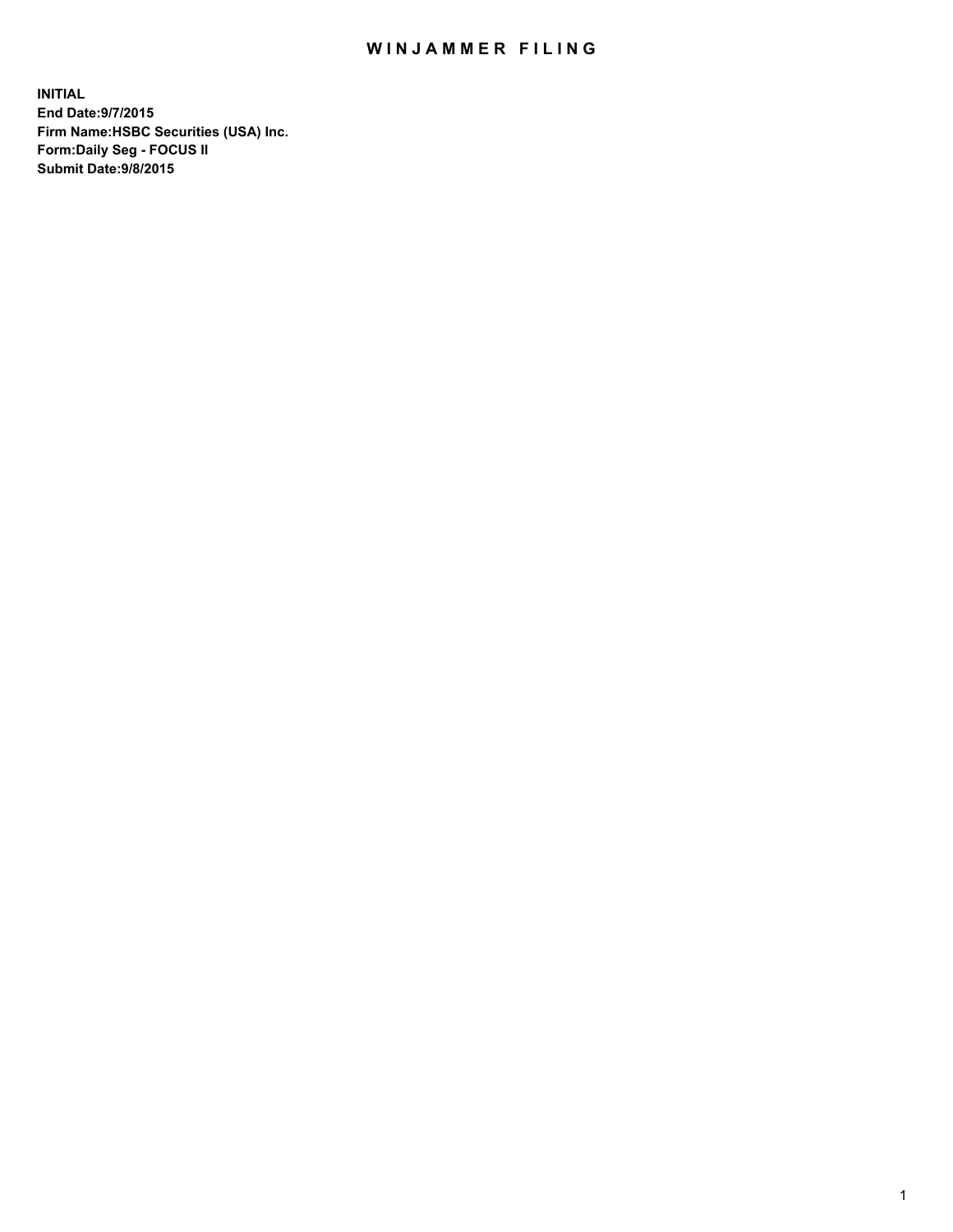## **INITIAL End Date:9/7/2015 Firm Name:HSBC Securities (USA) Inc. Form:Daily Seg - FOCUS II Submit Date:9/8/2015 Daily Segregation - Cover Page**

| Name of Company<br><b>Contact Name</b><br><b>Contact Phone Number</b><br><b>Contact Email Address</b>                                                                                                                                                                                                                          | <b>HSBC Securities (USA) Inc.</b><br>Steven richardson<br>212-525-6445<br>steven.richardson@us.hsbc.com |
|--------------------------------------------------------------------------------------------------------------------------------------------------------------------------------------------------------------------------------------------------------------------------------------------------------------------------------|---------------------------------------------------------------------------------------------------------|
| FCM's Customer Segregated Funds Residual Interest Target (choose one):<br>a. Minimum dollar amount: ; or<br>b. Minimum percentage of customer segregated funds required:%; or<br>c. Dollar amount range between: and; or<br>d. Percentage range of customer segregated funds required between:% and%.                          | 50,000,000<br>00<br>00                                                                                  |
| FCM's Customer Secured Amount Funds Residual Interest Target (choose one):<br>a. Minimum dollar amount: ; or<br>b. Minimum percentage of customer secured funds required:%; or<br>c. Dollar amount range between: and; or<br>d. Percentage range of customer secured funds required between:% and%.                            | 10,000,000<br>0 <sub>0</sub><br>00                                                                      |
| FCM's Cleared Swaps Customer Collateral Residual Interest Target (choose one):<br>a. Minimum dollar amount: ; or<br>b. Minimum percentage of cleared swaps customer collateral required:% ; or<br>c. Dollar amount range between: and; or<br>d. Percentage range of cleared swaps customer collateral required between:% and%. | 70,000,000<br><u>00</u><br><u>00</u>                                                                    |

Attach supporting documents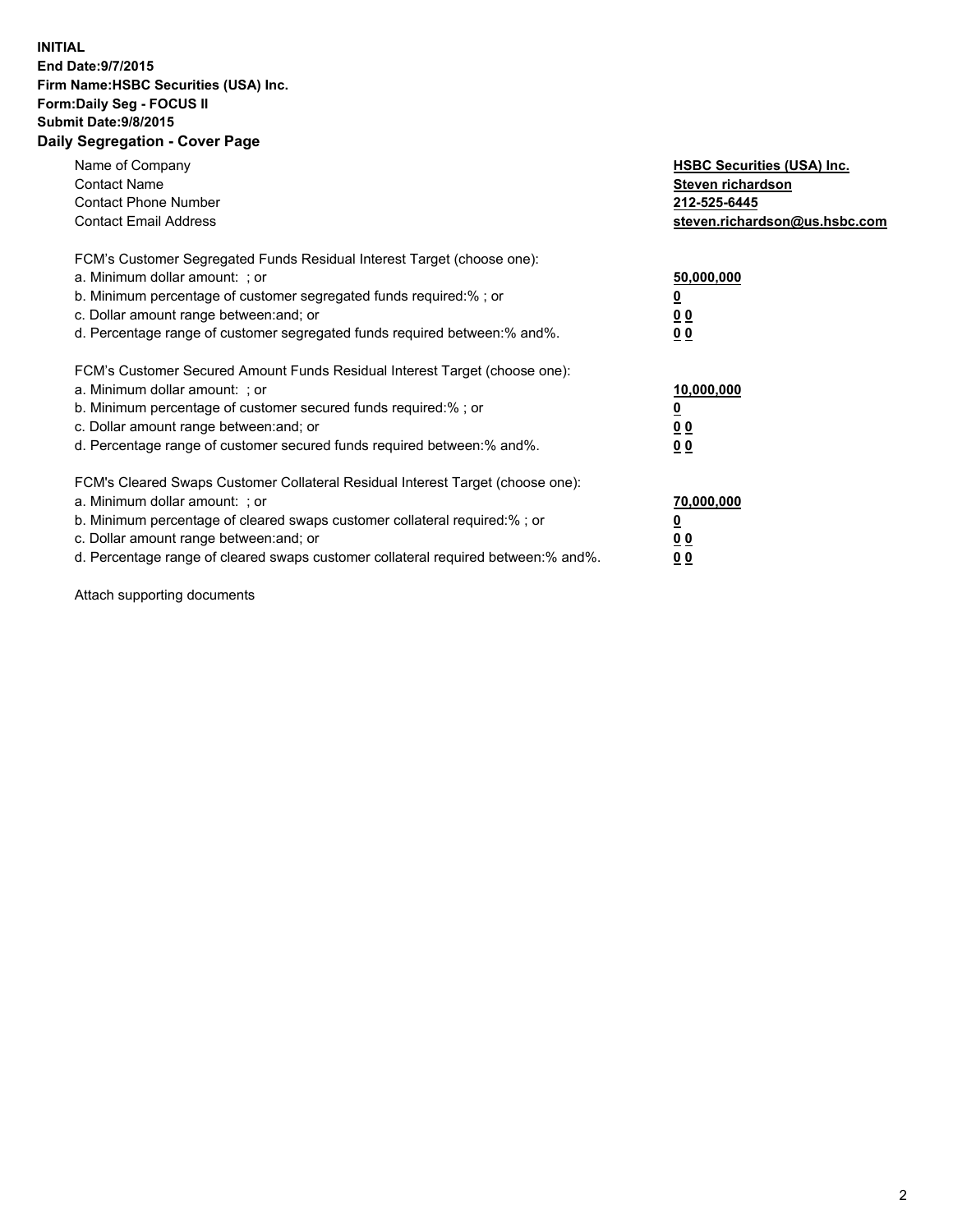**INITIAL End Date:9/7/2015 Firm Name:HSBC Securities (USA) Inc. Form:Daily Seg - FOCUS II Submit Date:9/8/2015 Daily Segregation - Secured Amounts** Foreign Futures and Foreign Options Secured Amounts Amount required to be set aside pursuant to law, rule or regulation of a foreign government or a rule of a self-regulatory organization authorized thereunder **0** [7305] 1. Net ledger balance - Foreign Futures and Foreign Option Trading - All Customers A. Cash **54,077,712** [7315] B. Securities (at market) **83,892,189** [7317] 2. Net unrealized profit (loss) in open futures contracts traded on a foreign board of trade **-4,751,483** [7325] 3. Exchange traded options a. Market value of open option contracts purchased on a foreign board of trade **0** [7335] b. Market value of open contracts granted (sold) on a foreign board of trade **0** [7337] 4. Net equity (deficit) (add lines 1. 2. and 3.) **133,218,418** [7345] 5. Account liquidating to a deficit and account with a debit balances - gross amount **3,619,471** [7351] Less: amount offset by customer owned securities **-2,241,539** [7352] **1,377,932** [7354] 6. Amount required to be set aside as the secured amount - Net Liquidating Equity Method (add lines 4 and 5) **134,596,350** [7355] 7. Greater of amount required to be set aside pursuant to foreign jurisdiction (above) or line 6. **134,596,350** [7360] FUNDS DEPOSITED IN SEPARATE REGULATION 30.7 ACCOUNTS 1. Cash in banks A. Banks located in the United States **3,575,021** [7500] B. Other banks qualified under Regulation 30.7 **0** [7520] **3,575,021** [7530] 2. Securities A. In safekeeping with banks located in the United States **83,892,189** [7540] B. In safekeeping with other banks qualified under Regulation 30.7 **0** [7560] **83,892,189** [7570] 3. Equities with registered futures commission merchants A. Cash **0** [7580] B. Securities **0** [7590] C. Unrealized gain (loss) on open futures contracts **0** [7600] D. Value of long option contracts **0** [7610] E. Value of short option contracts **0** [7615] **0** [7620] 4. Amounts held by clearing organizations of foreign boards of trade A. Cash **0** [7640] B. Securities **0** [7650] C. Amount due to (from) clearing organization - daily variation **0** [7660] D. Value of long option contracts **0** [7670] E. Value of short option contracts **0** [7675] **0** [7680] 5. Amounts held by members of foreign boards of trade A. Cash **94,667,878** [7700] B. Securities **0** [7710] C. Unrealized gain (loss) on open futures contracts **-4,751,483** [7720] D. Value of long option contracts **0** [7730] E. Value of short option contracts **0** [7735] **89,916,395** [7740] 6. Amounts with other depositories designated by a foreign board of trade **0** [7760] 7. Segregated funds on hand **0** [7765] 8. Total funds in separate section 30.7 accounts **177,383,605** [7770] 9. Excess (deficiency) Set Aside for Secured Amount (subtract line 7 Secured Statement Page 1 from Line 8) **42,787,255** [7380] 10. Management Target Amount for Excess funds in separate section 30.7 accounts **10,000,000** [7780]

11. Excess (deficiency) funds in separate 30.7 accounts over (under) Management Target **32,787,255** [7785]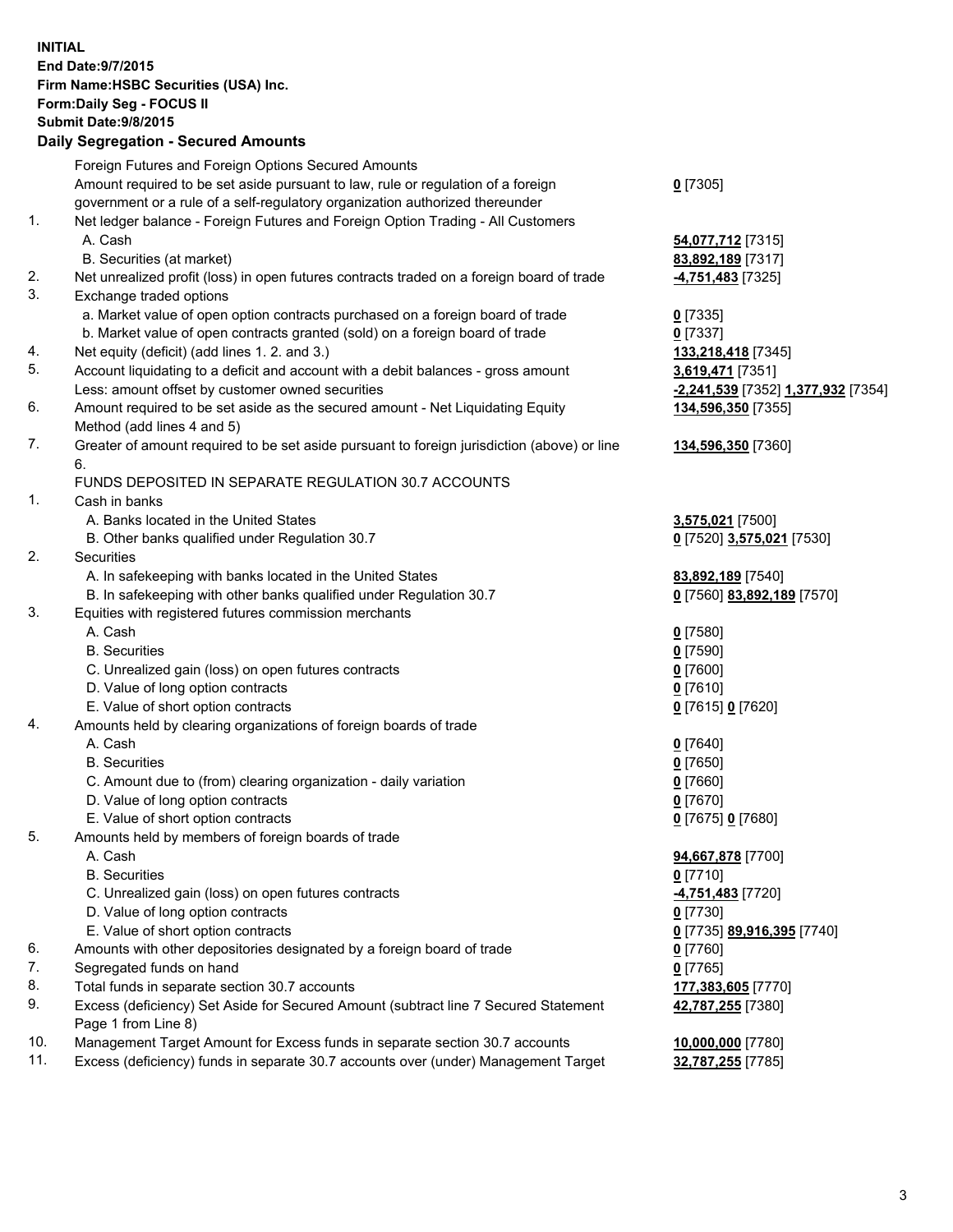| <b>INITIAL</b>                        | End Date: 9/7/2015                                                                             |                              |  |  |  |
|---------------------------------------|------------------------------------------------------------------------------------------------|------------------------------|--|--|--|
| Firm Name: HSBC Securities (USA) Inc. |                                                                                                |                              |  |  |  |
|                                       | Form: Daily Seg - FOCUS II                                                                     |                              |  |  |  |
| <b>Submit Date: 9/8/2015</b>          |                                                                                                |                              |  |  |  |
|                                       | Daily Segregation - Segregation Statement                                                      |                              |  |  |  |
|                                       | SEGREGATION REQUIREMENTS(Section 4d(2) of the CEAct)                                           |                              |  |  |  |
| 1.                                    | Net ledger balance                                                                             |                              |  |  |  |
|                                       | A. Cash                                                                                        | 722,676,978 [7010]           |  |  |  |
|                                       | B. Securities (at market)                                                                      | 820,276,185 [7020]           |  |  |  |
| 2.                                    | Net unrealized profit (loss) in open futures contracts traded on a contract market             | -553,026,730 [7030]          |  |  |  |
| 3.                                    | Exchange traded options                                                                        |                              |  |  |  |
|                                       | A. Add market value of open option contracts purchased on a contract market                    | 145,482,392 [7032]           |  |  |  |
|                                       | B. Deduct market value of open option contracts granted (sold) on a contract market            | -26,114,126 [7033]           |  |  |  |
| 4.                                    | Net equity (deficit) (add lines 1, 2 and 3)                                                    | 1,109,294,699 [7040]         |  |  |  |
| 5.                                    | Accounts liquidating to a deficit and accounts with                                            |                              |  |  |  |
|                                       | debit balances - gross amount                                                                  | 26,603,879 [7045]            |  |  |  |
|                                       | Less: amount offset by customer securities                                                     | -26,603,827 [7047] 52 [7050] |  |  |  |
| 6.                                    | Amount required to be segregated (add lines 4 and 5)                                           | 1,109,294,751 [7060]         |  |  |  |
|                                       | FUNDS IN SEGREGATED ACCOUNTS                                                                   |                              |  |  |  |
| 7.                                    | Deposited in segregated funds bank accounts                                                    |                              |  |  |  |
|                                       | A. Cash                                                                                        | 32,105,976 [7070]            |  |  |  |
|                                       | B. Securities representing investments of customers' funds (at market)                         | $0$ [7080]                   |  |  |  |
|                                       | C. Securities held for particular customers or option customers in lieu of cash (at            | 106,249,756 [7090]           |  |  |  |
|                                       | market)                                                                                        |                              |  |  |  |
| 8.                                    | Margins on deposit with derivatives clearing organizations of contract markets                 |                              |  |  |  |
|                                       | A. Cash                                                                                        | 30,593,325 [7100]            |  |  |  |
|                                       | B. Securities representing investments of customers' funds (at market)                         | 224,529,370 [7110]           |  |  |  |
|                                       | C. Securities held for particular customers or option customers in lieu of cash (at<br>market) | 714,026,429 [7120]           |  |  |  |
| 9.                                    | Net settlement from (to) derivatives clearing organizations of contract markets                | 1,084,024 [7130]             |  |  |  |
| 10.                                   | Exchange traded options                                                                        |                              |  |  |  |
|                                       | A. Value of open long option contracts                                                         | 145,482,392 [7132]           |  |  |  |
|                                       | B. Value of open short option contracts                                                        | -26,114,126 [7133]           |  |  |  |
| 11.                                   | Net equities with other FCMs                                                                   |                              |  |  |  |
|                                       | A. Net liquidating equity                                                                      | 51,656,473 [7140]            |  |  |  |
|                                       | B. Securities representing investments of customers' funds (at market)                         | 0 <sup>[7160]</sup>          |  |  |  |
|                                       | C. Securities held for particular customers or option customers in lieu of cash (at<br>market) | $0$ [7170]                   |  |  |  |
| 12.                                   | Segregated funds on hand                                                                       | $0$ [7150]                   |  |  |  |
| 13.                                   | Total amount in segregation (add lines 7 through 12)                                           | 1,279,613,619 [7180]         |  |  |  |
| 14.                                   | Excess (deficiency) funds in segregation (subtract line 6 from line 13)                        | 170,318,868 [7190]           |  |  |  |
| 15.                                   | Management Target Amount for Excess funds in segregation                                       | 50,000,000 [7194]            |  |  |  |
| 16.                                   | Excess (deficiency) funds in segregation over (under) Management Target Amount                 | 120,318,868 [7198]           |  |  |  |

16. Excess (deficiency) funds in segregation over (under) Management Target Amount Excess